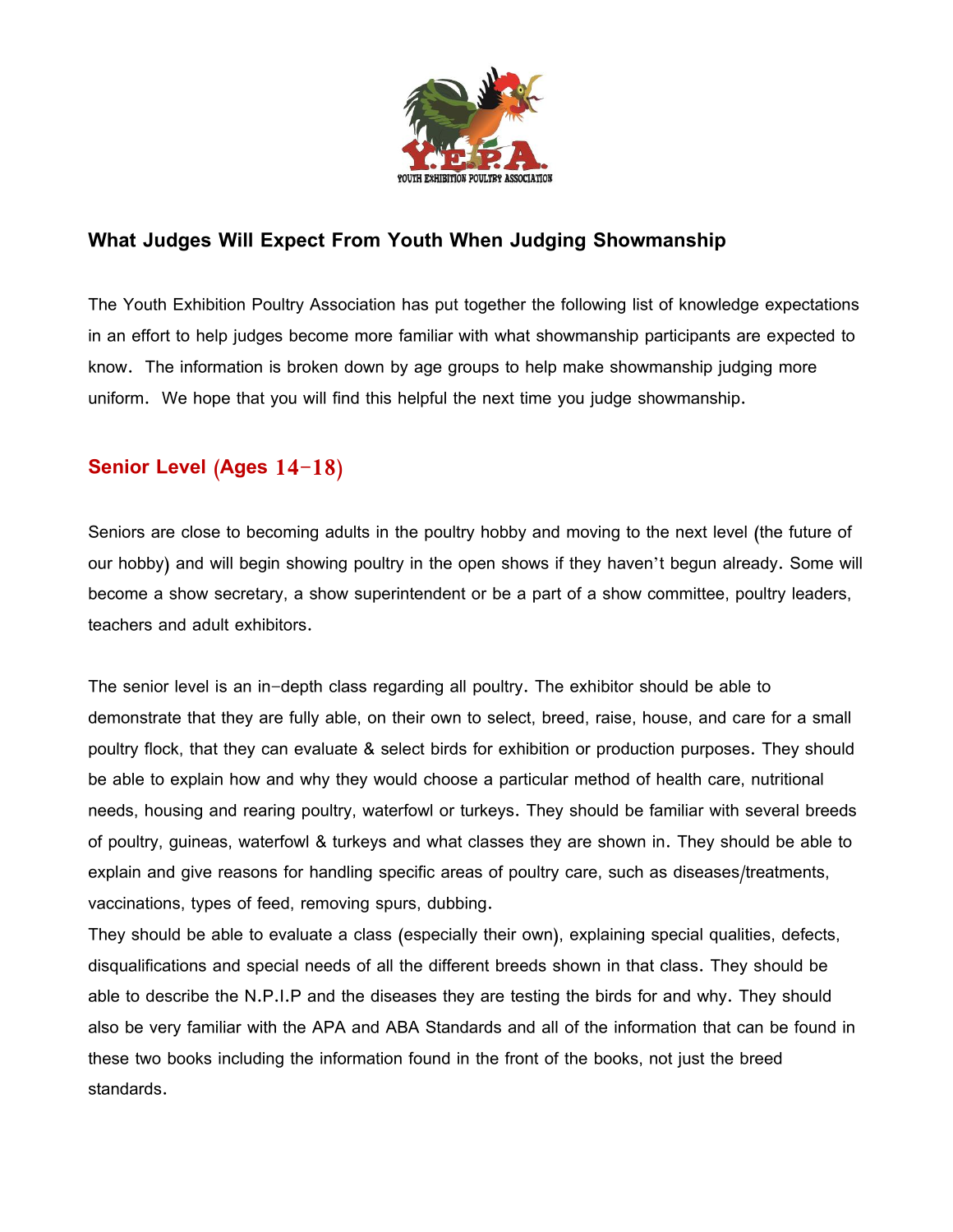## **Senior Knowledge Expectations**

- $\Box$  Have an in-depth understanding of poultry terminology and anatomy. PROPER Poultry terminology is a must at this level
- Know all classes in both Standards & several breeds in each class.
- Be able to describe the American Standard of Perfection and the Bantam Standard and their use.
- $\Box$  They should understand and be able to explain the differences in some detail between the ABA Bantam Standard and the APA Standard of Perfection.
- Have a good knowledge of disease and parasites: symptoms, possible treatment or prevention measures.
- Have a good understanding of all phases of incubation, hatching, brooding chicks.

Understand raising poultry from a chick to adult (penning, feeding, etc.).

 $\Box$  Know the basics of what a judge is looking for when judging poultry, including chickens, all waterfowl, guineas, and turkeys.

 $\Box$  Know what dubbing is and how is it done.

 $\Box$  Know the specifics about the breed of bird they have chosen for their showmanship competition.

Know what the most common disease problems affecting the poultry industry in the United States at this time?

 $\Box$  Know what the requirements are when transporting birds from state to state?

 $\Box$  Know all breeds in the classes in which they show their poultry (what breeds they are completing against for Class Champion). If asked they should be familiar enough about these breeds to be able to pick out a good specimen according to the "standard".

Know most of the general defects and disqualifications listed in the "standards" that relate to all fowl.

Be beginning to understand what a District Director is and their importance to the ABA & the APA and the poultry hobby in general. Where do they come from? How do they become a director?

Be able to name the director of the APA & ABA for the state they live in.

□ Know the names of the Presidents of the APA and the ABA.

Be participating with a local poultry club that host shows? They should understand the importance